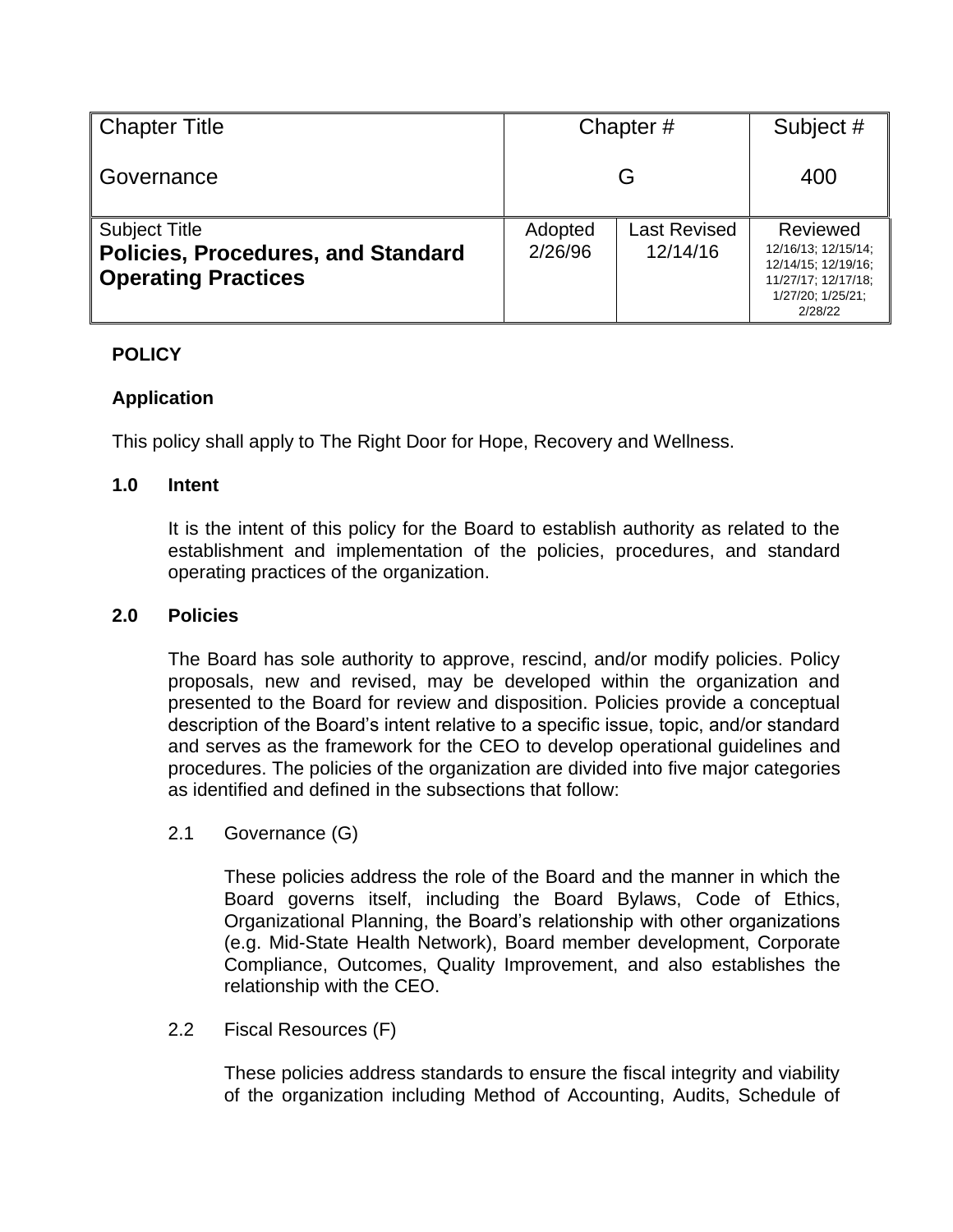| <b>Chapter Title</b>                                                                            | Chapter#           | Subject #                       |                                                                                                               |
|-------------------------------------------------------------------------------------------------|--------------------|---------------------------------|---------------------------------------------------------------------------------------------------------------|
| Governance                                                                                      | G                  |                                 | 400                                                                                                           |
| <b>Subject Title</b><br><b>Policies, Procedures, and Standard</b><br><b>Operating Practices</b> | Adopted<br>2/26/96 | <b>Last Revised</b><br>12/14/16 | Reviewed<br>12/16/13; 12/15/14;<br>12/14/15; 12/19/16;<br>11/27/17; 12/17/18;<br>1/27/20; 1/25/21;<br>2/28/22 |

Rates, Assets, Liabilities, Contracts, Purchasing, Budgets, Internal Controls, as well as Information Systems.

2.3 Clinical (C)

These policies address the standards of providing support, service, care, and/or treatment to consumers of the organization. It includes Best Practices, Medication administration, Infection Control, Access, and Delivery of Supports and Services.

2.4 Recipient Rights (RR)

These policies address choice of person served, inclusion, confidentiality and Recipient Rights.

2.5 Human Resources (HR)

These policies address Environment of Care, Health and Safety, Employment Procurement, Employment at Will, Termination, Supervison, Personal and Professional Conduct, Training and Education, Compensation and Benefits, Hours of Work, Drug Free/Tobacco Free/Weapons Free Workplace, Employee Records and standards regarding all human resources.

## **3.0 Policy Review**

The policies of the organization will be subject to continuous review. A comprehensive annual review of all of the organization's policies shall be conducted and documented by the Board.

3.1 The Right Door for Hope, Recovery and Wellness Board reserves the right to amend, modify or delete any of its Policies from time to time as it determines necessary or desirable, at its sole discretion.

## **4.0 Implementation**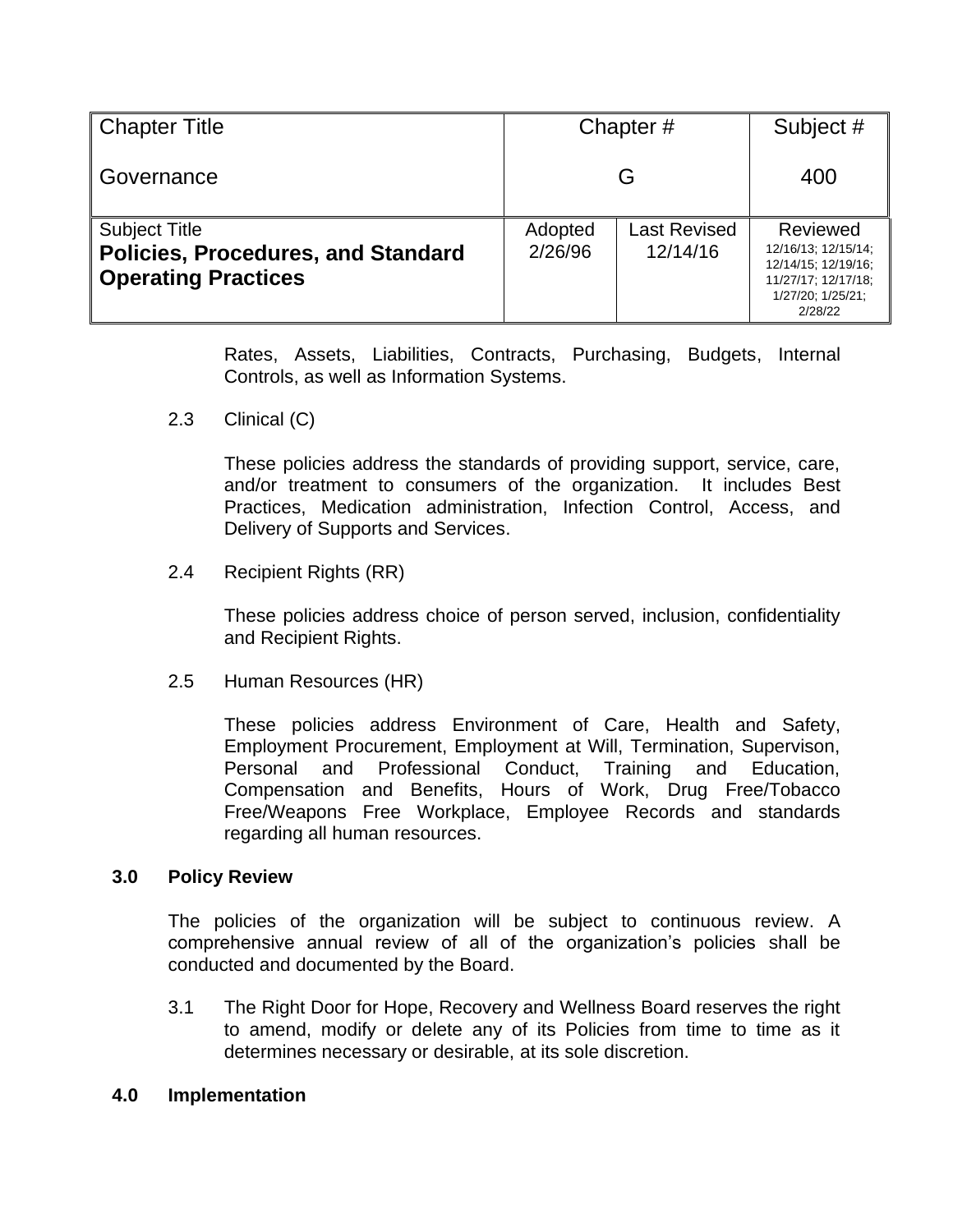| <b>Chapter Title</b>                                                                            | Chapter#           | Subject #                       |                                                                                                               |
|-------------------------------------------------------------------------------------------------|--------------------|---------------------------------|---------------------------------------------------------------------------------------------------------------|
| Governance                                                                                      | G                  |                                 | 400                                                                                                           |
| <b>Subject Title</b><br><b>Policies, Procedures, and Standard</b><br><b>Operating Practices</b> | Adopted<br>2/26/96 | <b>Last Revised</b><br>12/14/16 | Reviewed<br>12/16/13; 12/15/14;<br>12/14/15; 12/19/16;<br>11/27/17; 12/17/18;<br>1/27/20; 1/25/21;<br>2/28/22 |

The CEO is responsible for implementation of the Board's approval of a new or revised policy within 30 calendar days or unless otherwise specified by the Board.

## **5.0 Procedures**

The development of procedures is intended to provide operating guidelines necessary to implement Board approved policies. All procedures developed are to be consistent with both the letter and intent of the corresponding policy. The CEO is solely responsible for ensuring the development, continuous review, and modifications of all existing procedures.

## **6.0 Dissemination and Application of Policies and Procedures**

Staff are responsible to maintain awareness and perform application of all organizational policies and procedures.

## **7.0 Severability**

If any portion of any policy or procedure, or the application thereof to any person or circumstance is found to be invalid by legislation or case law, such invalidity shall not affect the remaining portions or application of the policies and procedures which can be given effect without the invalid portion or application, provided such remaining portions are not determined to be inoperable; and to this end, such policies and procedures are declared to be severable.

#### **8.0 Waiver or Modification**

The CEO may temporarily waive any policy at his/her discretion, to maintain congruence with the organizational values and the policy direction and intent of The Right Door for Hope, Recovery and Wellness Board. Such action shall be reported at the next scheduled full Board meeting.